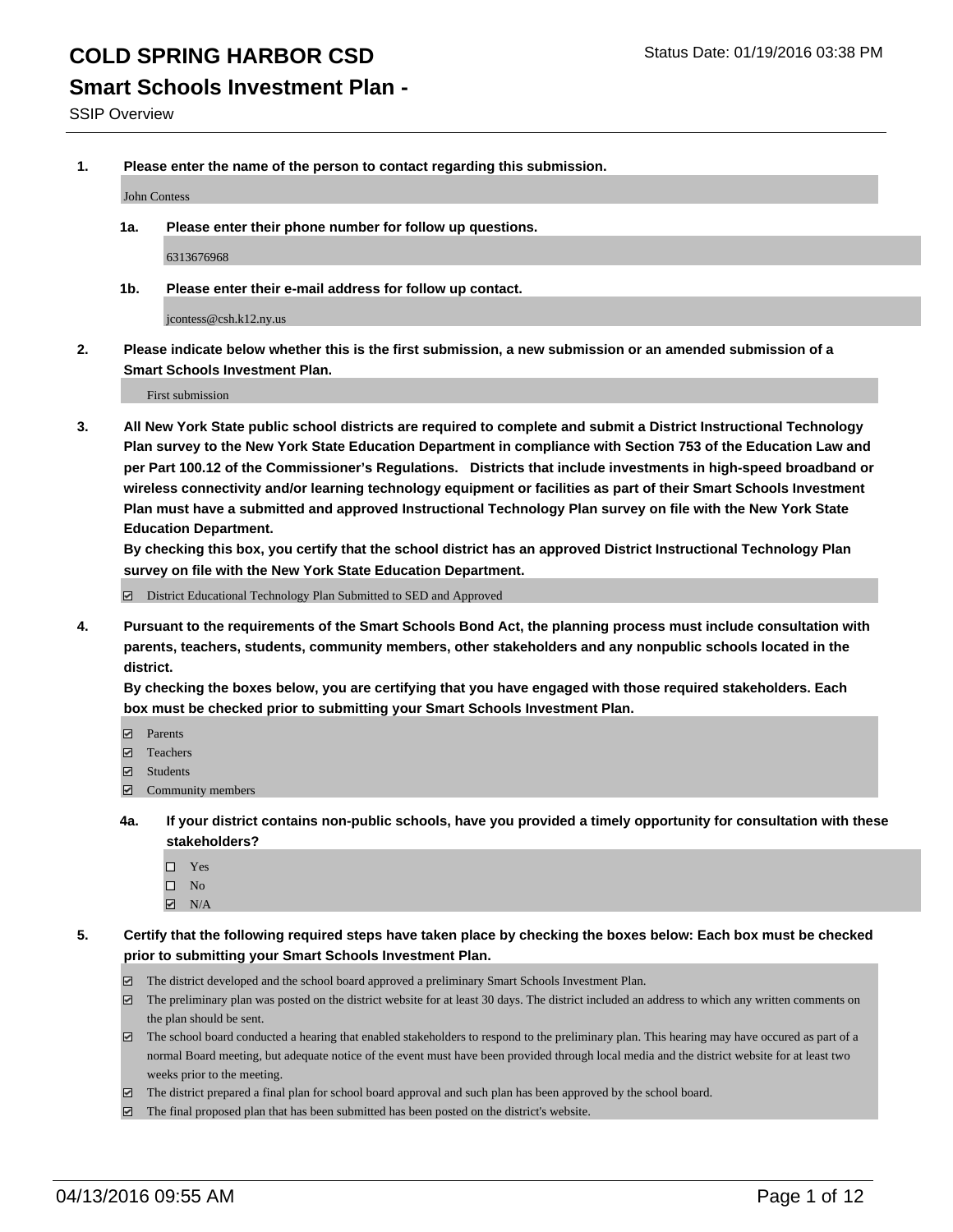SSIP Overview

**5a. Please upload the proposed Smart Schools Investment Plan (SSIP) that was posted on the district's website. Note that this should be different than your recently submitted Educational Technology Survey. The Final SSIP, as approved by the School Board, should also be posted on the website and remain there during the course of the projects contained therein.**

Smart Schools Investment Plan Final.pdf Smart Schools Investment Plan Draft.pdf

**6. Please enter an estimate of the total number of students and staff that will benefit from this Smart Schools Investment Plan based on the cumulative projects submitted to date.**

2,107

**7. An LEA/School District may partner with one or more other LEA/School Districts to form a consortium to pool Smart Schools Bond Act funds for a project that meets all other Smart School Bond Act requirements. Each school district participating in the consortium will need to file an approved Smart Schools Investment Plan for the project and submit a signed Memorandum of Understanding that sets forth the details of the consortium including the roles of each respective district.**

 $\Box$  The district plans to participate in a consortium to partner with other school district(s) to implement a Smart Schools project.

**8. Please enter the name and 6-digit SED Code for each LEA/School District participating in the Consortium.**

| <b>Partner LEA/District</b> | <b>ISED BEDS Code</b> |
|-----------------------------|-----------------------|
| (No Response)               | (No Response)         |

**9. Please upload a signed Memorandum of Understanding with all of the participating Consortium partners.**

(No Response)

**10. Your district's Smart Schools Bond Act Allocation is:**

\$306,709

**11. Enter the budget sub-allocations by category that you are submitting for approval at this time. If you are not budgeting SSBA funds for a category, please enter 0 (zero.) If the value entered is \$0, you will not be required to complete that survey question.**

|                                       | Sub-<br>Allocations |
|---------------------------------------|---------------------|
| School Connectivity                   | 306,709             |
| Connectivity Projects for Communities | 0                   |
| Classroom Technology                  | 0                   |
| Pre-Kindergarten Classrooms           | 0                   |
| Replace Transportable Classrooms      | Û                   |
| High-Tech Security Features           |                     |
| <b>Totals:</b>                        | 306,709.00          |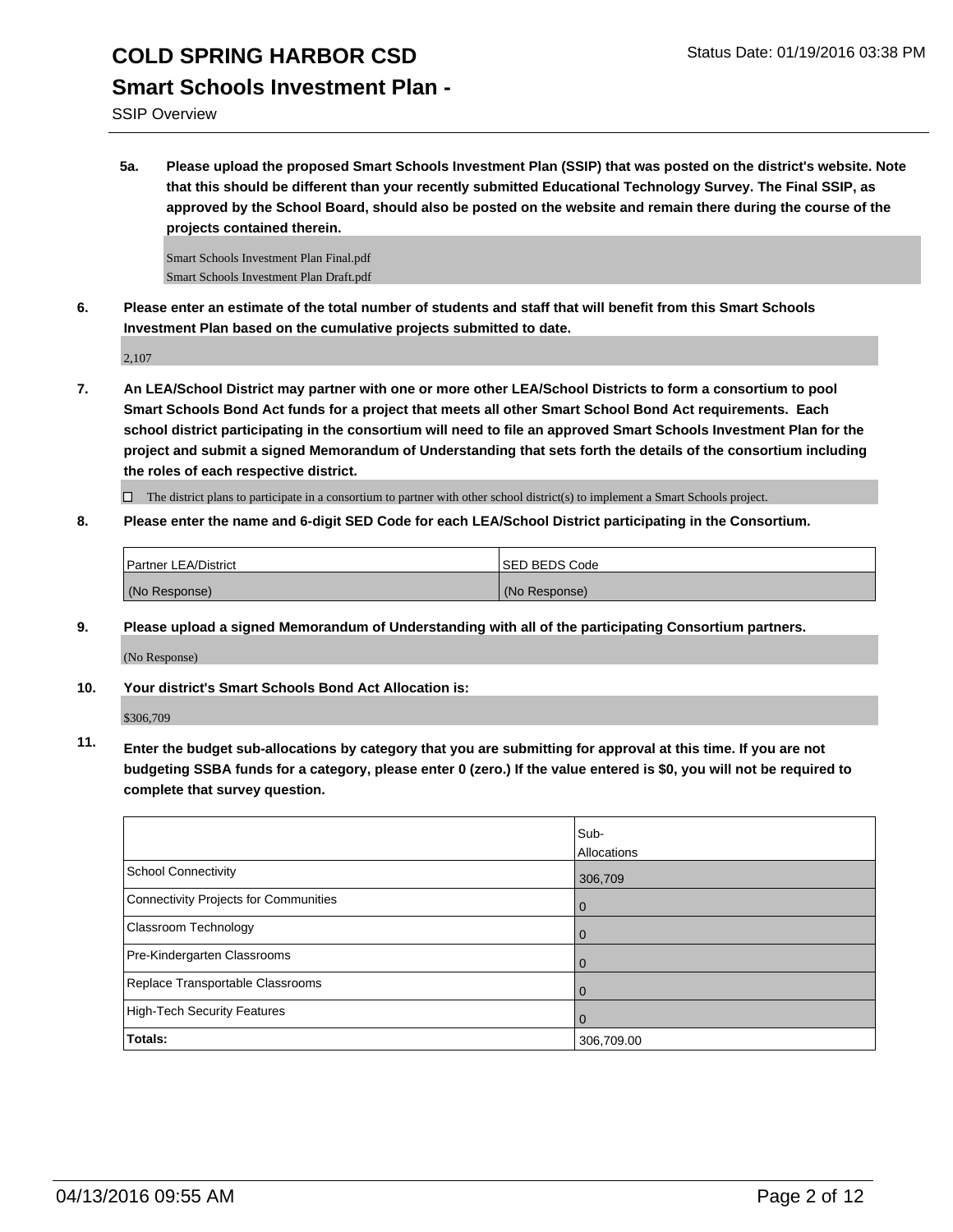School Connectivity

- **1. In order for students and faculty to receive the maximum benefit from the technology made available under the Smart Schools Bond Act, their school buildings must possess sufficient connectivity infrastructure to ensure that devices can be used during the school day. Smart Schools Investment Plans must demonstrate that:**
	- **sufficient infrastructure that meets the Federal Communications Commission's 100 Mbps per 1,000 students standard currently exists in the buildings where new devices will be deployed, or**
	- **is a planned use of a portion of Smart Schools Bond Act funds, or**
	- **is under development through another funding source.**

**Smart Schools Bond Act funds used for technology infrastructure or classroom technology investments must increase the number of school buildings that meet or exceed the minimum speed standard of 100 Mbps per 1,000 students and staff within 12 months. This standard may be met on either a contracted 24/7 firm service or a "burstable" capability. If the standard is met under the burstable criteria, it must be:**

**1. Specifically codified in a service contract with a provider, and**

**2. Guaranteed to be available to all students and devices as needed, particularly during periods of high demand, such as computer-based testing (CBT) periods.**

**Please describe how your district already meets or is planning to meet this standard within 12 months of plan submission.**

Our buildings already meet the 100:1000 ratio. We currently have 200Mbps service for our 1,807 students. This project will spread the existing bandwidth out to the individual classrooms. We also plan to expand to 300Mbps during the summer of 2016 to meet future requirements.

- **1a. If a district believes that it will be impossible to meet this standard within 12 months, it may apply for a waiver of this requirement, as described on the Smart Schools website. The waiver must be filed and approved by SED prior to submitting this survey.**
	- By checking this box, you are certifying that the school district has an approved waiver of this requirement on file with the New York State Education Department.
- **2. Connectivity Speed Calculator (Required)**

|                         | Number of<br><b>Students</b> | Multiply by<br>100 Kbps | Divide by 1000<br>to Convert to<br>Required<br>Speed in Mb | <b>Current Speed</b><br>lin Mb | Expected<br>Speed to be<br>Attained Within<br>12 Months | <b>Expected Date</b><br>When<br>Required<br>Speed<br>Will be<br>∣Met |
|-------------------------|------------------------------|-------------------------|------------------------------------------------------------|--------------------------------|---------------------------------------------------------|----------------------------------------------------------------------|
| <b>Calculated Speed</b> | (No<br>Response)             | (No Response)           | (No<br>Response)                                           | (No<br>Response)               | (No<br>Response)                                        | (No<br>Response)                                                     |
| Totals:                 |                              |                         |                                                            |                                |                                                         |                                                                      |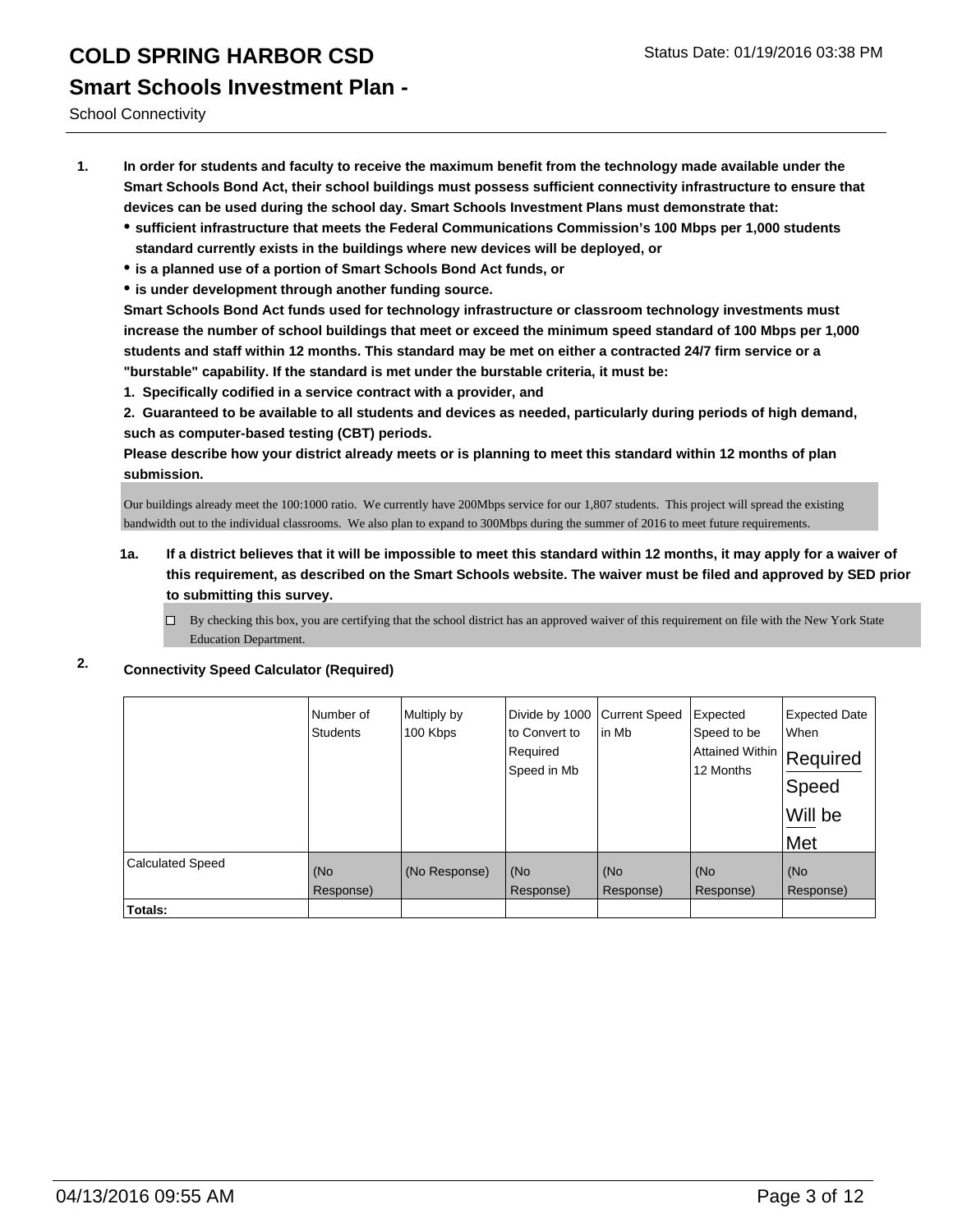School Connectivity

#### **3. Briefly describe how you intend to use Smart Schools Bond Act funds for high-speed broadband and/or wireless connectivity projects in school buildings.**

Wireless network: The goal when installing our current wireless network (in 2012) was to provide Wi-Fi **coverage** district-wide, meaning that mobile computing devices such as laptops, Chromebooks and iPads could be used online anywhere in the district for student learning. As we expand the number of these devices in these classrooms, we are finding that we need **capacity** as well. More access points are required to support the number of simultaneous connections currently in use (and planned for the near future). Additionally, a wireless network that can accommodate computer-based testing of large numbers of students simultaneously will be needed as these types of tests become required by the State Education Department. Rather than purchase all new access points, we plan to redeploy existing access points, where appropriate, to minimize cost and maximize density, and add access points only where required.

Wired network: To accommodate the expansion of our wireless network, we will require additional wired switching equipment. Each wireless access point must tie into our wired network and we simply do not have the port density required. Additionally, a significant portion of our existing wired network is due for replacement/refresh, as some of these devices were installed as early as 2010. A large portion of this replacement will be accomplished with Smart Schools funding.

#### **4. Briefly describe the linkage between the district's District Instructional Technology Plan and the proposed projects. (There should be a link between your response to this question and your response to Question 1 in Part E. Curriculum and Instruction "What are the district's plans to use digital connectivity and technology to improve teaching and learning?)**

Within the next few years students will have an increased opportunity to work in blended and online learning environments. These environments have the capability to extend the school day beyond the geographic boundaries of the school buildings, for students as well as teachers. By bringing the instruction to the students on their own schedules, as well as utilizing the technology tools that they are comfortable with, we plan to prepare them for what lays beyond our district - whether it is a career or college path. These capabilities will build on existing tools and further enhance student and staff technological skills. This will be accomplished by the recent addition of a district-wide Learning Management System or LMS. This system will manage all digital resources for the teacher as well as providing a workflow solution for teachers and students. The LMS will also allow for interactive discussions, the home-school connection (including parental involvement), automated grading, and other advanced capabilities. Additionally, the expansion of mobile computing brings project-based learning and research right into the classroom. Our students no longer have to go to the computer lab to "do computers"...it is integrated right into the instruction. These types of technologies also allow for personalized learning a goal that was always difficult to achieve with a class of 20+ at various skill levels. Technology provides the tools to differentiate instruction and meet each student at their own level. Expansion of our wireless network will allow us to bring 1:1 device: student computing to our student body.

**5. If the district wishes to have students and staff access the Internet from wireless devices within the school building, or in close proximity to it, it must first ensure that it has a robust Wi-Fi network in place that has sufficient bandwidth to meet user demand.**

#### **Please describe how you have quantified this demand and how you plan to meet this demand.**

The district already has a wifi network in place, running 802.11n. This project will expand that network, replace the existing wireless controllers with the latest versions, and include some wired switches to assure we have complete coverage (with capacity) in place.

#### **6. As indicated on Page 5 of the guidance, the Office of Facilities Planning will have to conduct a preliminary review of all capital projects, including connectivity projects.**

| Project Number        |  |
|-----------------------|--|
| 58-04-02-06-7-999-SB1 |  |

**7. Certain high-tech security and connectivity infrastructure projects may be eligible for an expedited review process as determined by the Office of Facilities Planning.**

#### **Was your project deemed eligible for streamlined review?**

Yes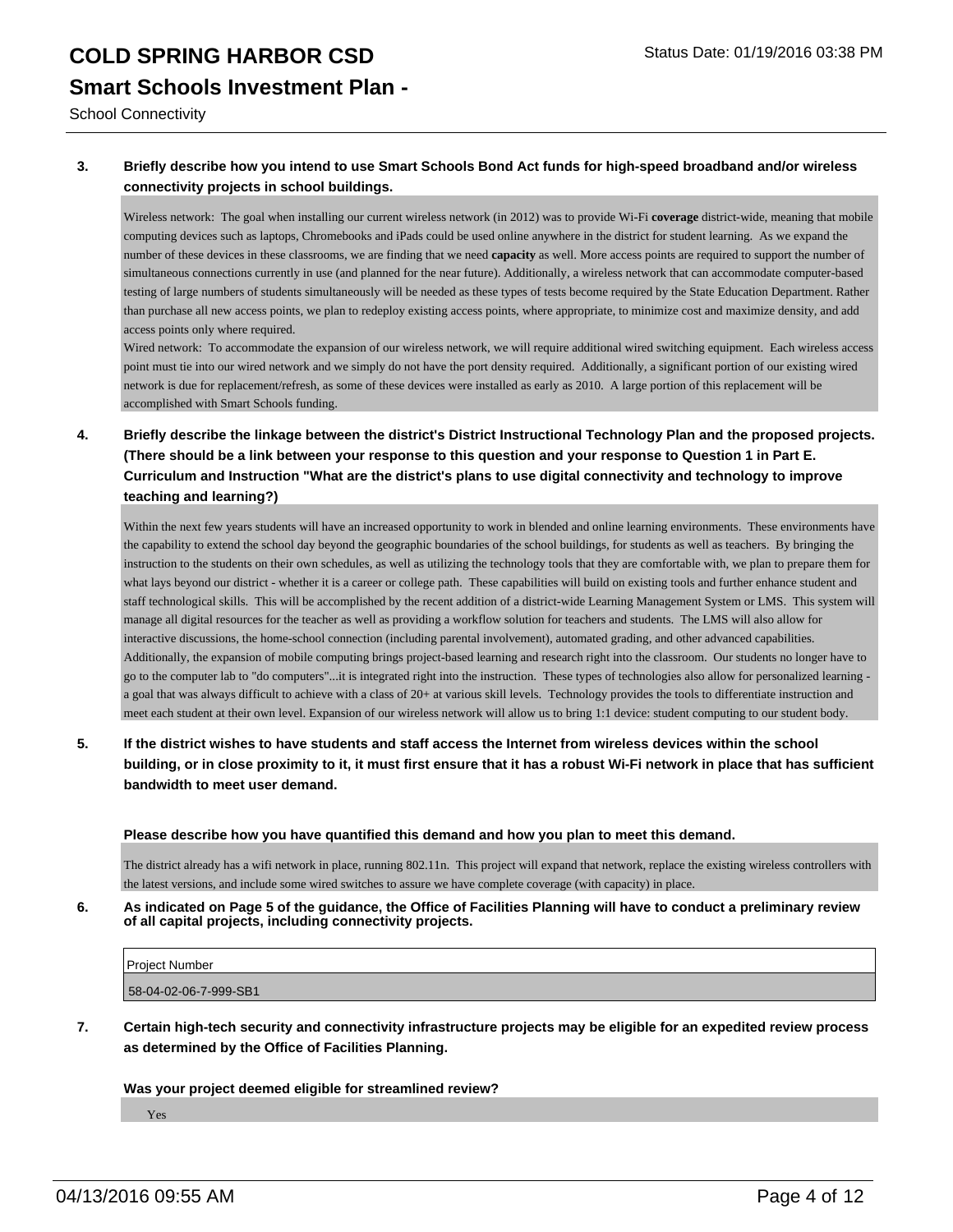### **Smart Schools Investment Plan -**

School Connectivity

**7a. Districts that choose the Streamlined Review Process will be required to certify that they have reviewed all installations with their licensed architect or engineer of record and provide that person's name and license number.**

**The licensed professional must review the products and proposed method of installation prior to implementation and review the work during and after completion in order to affirm that the work was code-compliant, if requested.**

■ I certify that I have reviewed all installations with a licensed architect or engineer of record.

**8. Include the name and license number of the architect or engineer of record.**

| <i>N</i> ame   | License Number |
|----------------|----------------|
| John A. Grillo | 27360          |

**9. If you are submitting an allocation for School Connectivity complete this table. Note that the calculated Total at the bottom of the table must equal the Total allocation for this category that you entered in the SSIP Overview overall budget.** 

|                                            | Sub-<br>Allocation |
|--------------------------------------------|--------------------|
| Network/Access Costs                       | $\bf{0}$           |
| <b>Outside Plant Costs</b>                 | 0                  |
| School Internal Connections and Components | 306,709            |
| Professional Services                      | 0                  |
| Testing                                    | 0                  |
| Other Upfront Costs                        | 0                  |
| <b>Other Costs</b>                         | 0                  |
| Totals:                                    | 306,709.00         |

| Select the allowable expenditure | Item to be purchased | <b>Quantity</b> | Cost per Item | <b>Total Cost</b> |
|----------------------------------|----------------------|-----------------|---------------|-------------------|
| type.                            |                      |                 |               |                   |
| Repeat to add another item under |                      |                 |               |                   |
| each type.                       |                      |                 |               |                   |
| (No Response)                    | (No Response)        | (No Response)   | (No Response) | (No Response)     |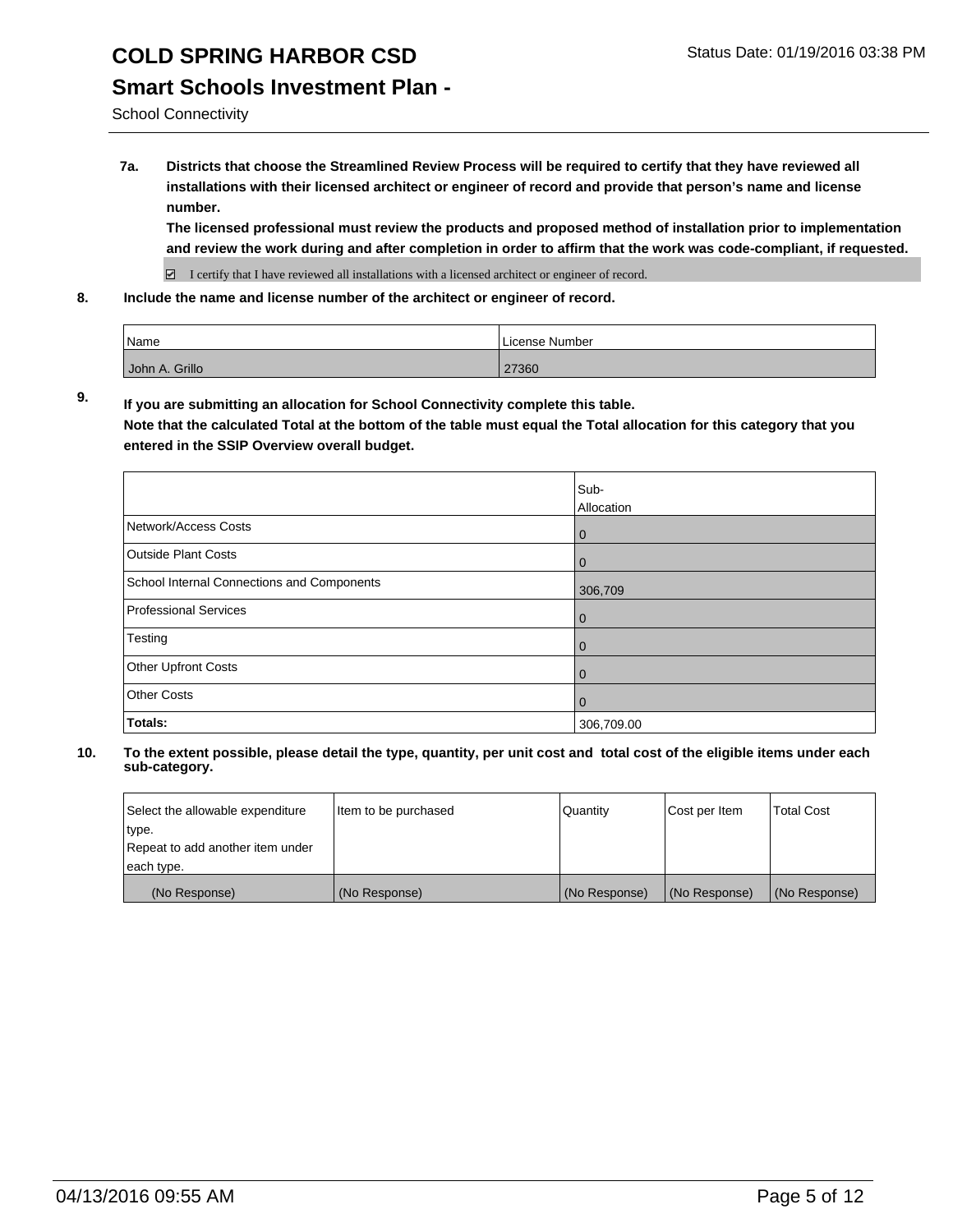#### **Smart Schools Investment Plan -**

Community Connectivity (Broadband and Wireless)

**1. Briefly describe how you intend to use Smart Schools Bond Act funds for high-speed broadband and/or wireless connectivity projects in the community.**

(No Response)

**2. Please describe how the proposed project(s) will promote student achievement and increase student and/or staff access to the Internet in a manner that enhances student learning and/or instruction outside of the school day and/or school building.**

(No Response)

**3. Community connectivity projects must comply with all the necessary local building codes and regulations (building and related permits are not required prior to plan submission).**

 $\Box$  I certify that we will comply with all the necessary local building codes and regulations.

**4. Please describe the physical location of the proposed investment.**

(No Response)

**5. Please provide the initial list of partners participating in the Community Connectivity Broadband Project, along with their Federal Tax Identification (Employer Identification) number.**

| <b>Project Partners</b> | I Federal ID # |
|-------------------------|----------------|
| (No Response)           | (No Response)  |

**6. If you are submitting an allocation for Community Connectivity, complete this table.**

**Note that the calculated Total at the bottom of the table must equal the Total allocation for this category that you entered in the SSIP Overview overall budget.**

|                                    | Sub-Allocation |
|------------------------------------|----------------|
| Network/Access Costs               | (No Response)  |
| Outside Plant Costs                | (No Response)  |
| Tower Costs                        | (No Response)  |
| <b>Customer Premises Equipment</b> | (No Response)  |
| Professional Services              | (No Response)  |
| Testing                            | (No Response)  |
| <b>Other Upfront Costs</b>         | (No Response)  |
| Other Costs                        | (No Response)  |
| Totals:                            |                |

| Select the allowable expenditure | Item to be purchased | Quantity      | Cost per Item | <b>Total Cost</b> |
|----------------------------------|----------------------|---------------|---------------|-------------------|
| type.                            |                      |               |               |                   |
| Repeat to add another item under |                      |               |               |                   |
| each type.                       |                      |               |               |                   |
| (No Response)                    | (No Response)        | (No Response) | (No Response) | (No Response)     |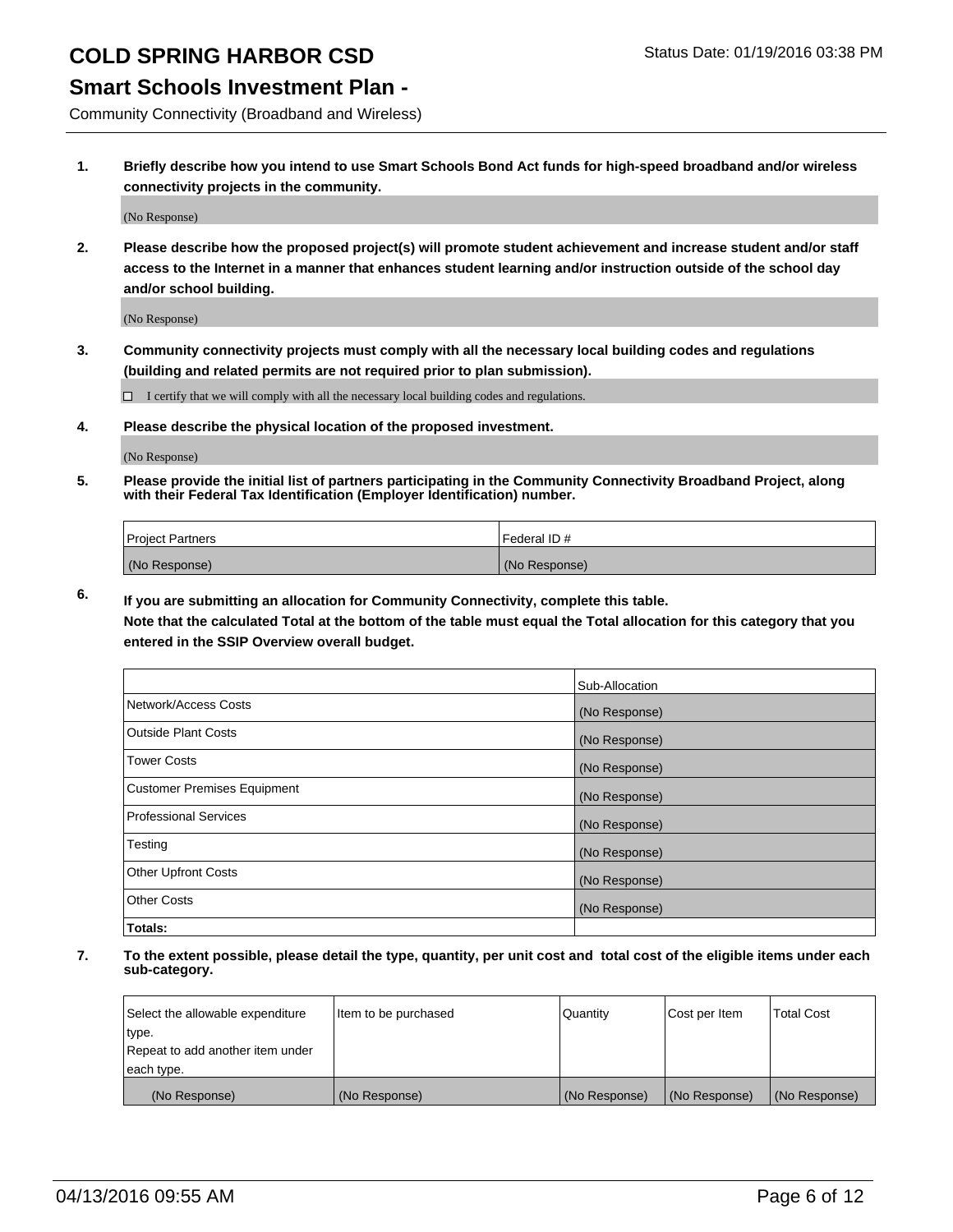### **Smart Schools Investment Plan -**

Classroom Learning Technology

**1. In order for students and faculty to receive the maximum benefit from the technology made available under the Smart Schools Bond Act, their school buildings must possess sufficient connectivity infrastructure to ensure that devices can be used during the school day. Smart Schools Investment Plans must demonstrate that sufficient infrastructure that meets the Federal Communications Commission's 100 Mbps per 1,000 students standard currently exists in the buildings where new devices will be deployed, or is a planned use of a portion of Smart Schools Bond Act funds, or is under development through another funding source.**

**Smart Schools Bond Act funds used for technology infrastructure or classroom technology investments must increase the number of school buildings that meet or exceed the minimum speed standard of 100 Mbps per 1,000 students and staff within 12 months. This standard may be met on either a contracted 24/7 firm service or a "burstable" capability. If the standard is met under the burstable criteria, it must be:**

**1. Specifically codified in a service contract with a provider, and**

**2. Guaranteed to be available to all students and devices as needed, particularly during periods of high demand, such as computer-based testing (CBT) periods.**

**Please describe how your district already meets or is planning to meet this standard within 12 months of plan submission.**

(No Response)

**1a. If a district believes that it will be impossible to meet this standard within 12 months, it may apply for a waiver of this requirement, as described on the Smart Schools website. The waiver must be filed and approved by SED prior to submitting this survey.**

 $\Box$  By checking this box, you are certifying that the school district has an approved waiver of this requirement on file with the New York State Education Department.

#### **2. Connectivity Speed Calculator (Required)**

|                         | Number of<br><b>Students</b> | Multiply by<br>100 Kbps | Divide by 1000<br>to Convert to<br>Required<br>Speed in Mb | <b>Current Speed</b><br>lin Mb | Expected<br>Speed to be<br> Attained Within   Required<br>12 Months | <b>Expected Date</b><br>When<br>Speed<br>Will be<br>Met |
|-------------------------|------------------------------|-------------------------|------------------------------------------------------------|--------------------------------|---------------------------------------------------------------------|---------------------------------------------------------|
| <b>Calculated Speed</b> | (No<br>Response)             | (No Response)           | (No<br>Response)                                           | (No<br>Response)               | (No<br>Response)                                                    | (No<br>Response)                                        |
| <b>Totals:</b>          |                              |                         |                                                            |                                |                                                                     |                                                         |

**3. If the district wishes to have students and staff access the Internet from wireless devices within the school building, or in close proximity to it, it must first ensure that it has a robust Wi-Fi network in place that has sufficient bandwidth to meet user demand.**

**Please describe how you have quantified this demand and how you plan to meet this demand.**

(No Response)

**4. All New York State public school districts are required to complete and submit an Instructional Technology Plan survey to the New York State Education Department in compliance with Section 753 of the Education Law and per Part 100.12 of the Commissioner's Regulations.**

**Districts that include educational technology purchases as part of their Smart Schools Investment Plan must have a submitted and approved Instructional Technology Plan survey on file with the New York State Education Department.**

 $\Box$  By checking this box, you are certifying that the school district has an approved Instructional Technology Plan survey on file with the New York State Education Department.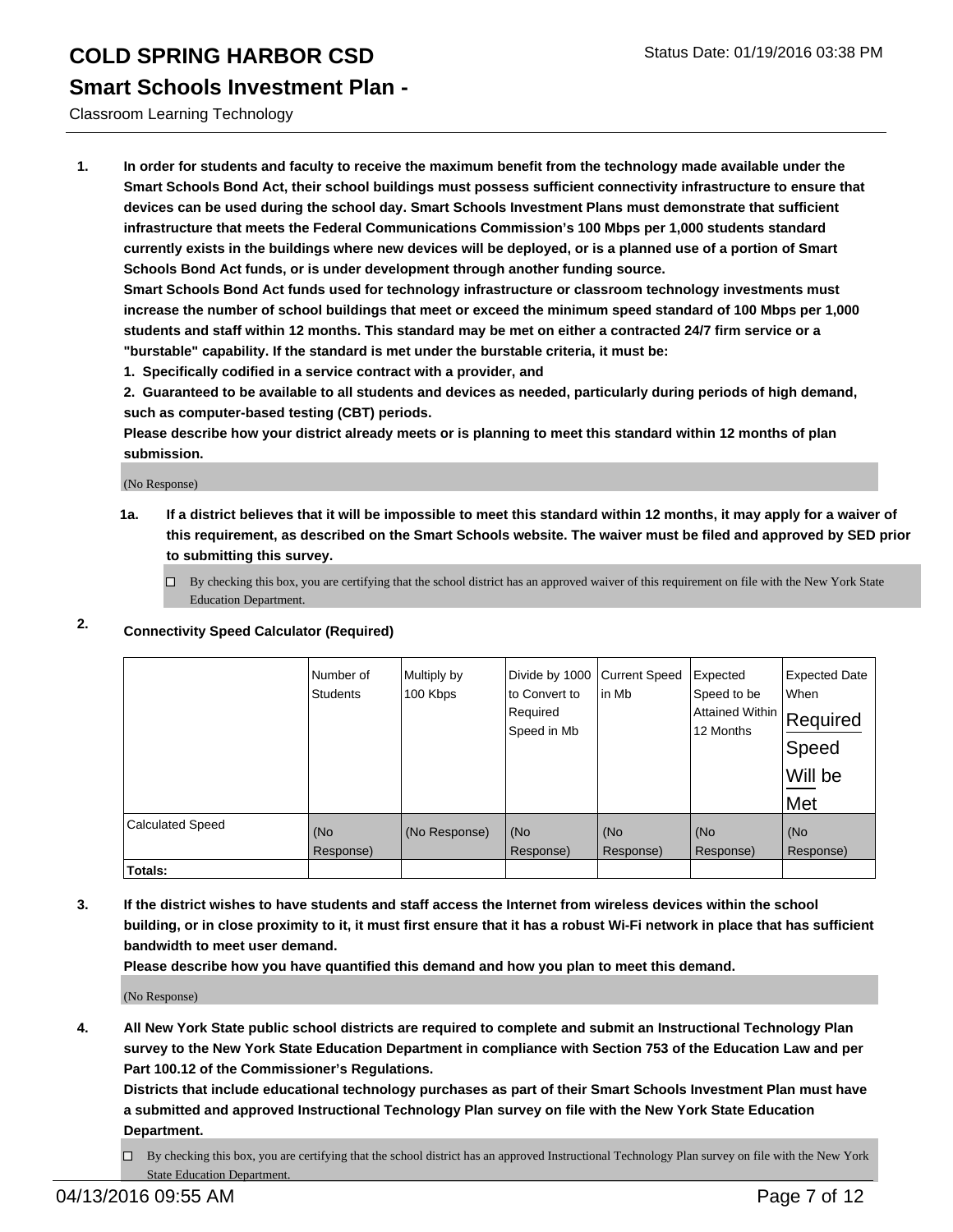### **Smart Schools Investment Plan -**

#### Classroom Learning Technology

**5. Describe the devices you intend to purchase and their compatibility with existing or planned platforms or systems. Specifically address the adequacy of each facility's electrical, HVAC and other infrastructure necessary to install and support the operation of the planned technology.**

(No Response)

- **6. Describe how the proposed technology purchases will:**
	- **> enhance differentiated instruction;**
	- **> expand student learning inside and outside the classroom;**
	- **> benefit students with disabilities and English language learners; and**
	- **> contribute to the reduction of other learning gaps that have been identified within the district.**

**The expectation is that districts will place a priority on addressing the needs of students who struggle to succeed in a rigorous curriculum. Responses in this section should specifically address this concern and align with the district's Instructional Technology Plan (in particular Question 2 of E. Curriculum and Instruction: "Does the district's instructional technology plan address the needs of students with disabilities to ensure equitable access to instruction, materials and assessments?" and Question 3 of the same section: "Does the district's instructional technology plan address the provision of assistive technology specifically for students with disabilities to ensure access to and participation in the general curriculum?"**

(No Response)

**7. Where appropriate, briefly describe how the proposed technology purchases will enhance ongoing communication with parents and other stakeholders and help the district facilitate technology-based regional partnerships, including distance learning and other efforts.**

(No Response)

**8. Describe the district's plan to provide professional development to ensure that administrators, teachers and staff can employ the technology purchased to enhance instruction successfully.**

**Note: This response should be aligned and expanded upon in accordance with your district's response to Question 1 of F. Professional Development of your Instructional Technology Plan: "Please provide a summary of professional development offered to teachers and staff, for the time period covered by this plan, to support technology to enhance teaching and learning. Please include topics, audience and method of delivery within your summary."**

(No Response)

- **9. Districts must contact the SUNY/CUNY teacher preparation program that supplies the largest number of the district's new teachers to request advice on innovative uses and best practices at the intersection of pedagogy and educational technology.**
	- $\Box$  By checking this box, you certify that you have contacted the SUNY/CUNY teacher preparation program that supplies the largest number of your new teachers to request advice on these issues.
- **10. A district whose Smart Schools Investment Plan proposes the purchase of technology devices and other hardware must account for nonpublic schools in the district.**

**Are there nonpublic schools within your school district?**

□ Yes  $\square$  No

**11. Nonpublic Classroom Technology Loan Calculator The Smart Schools Bond Act provides that any Classroom Learning Technology purchases made using Smart**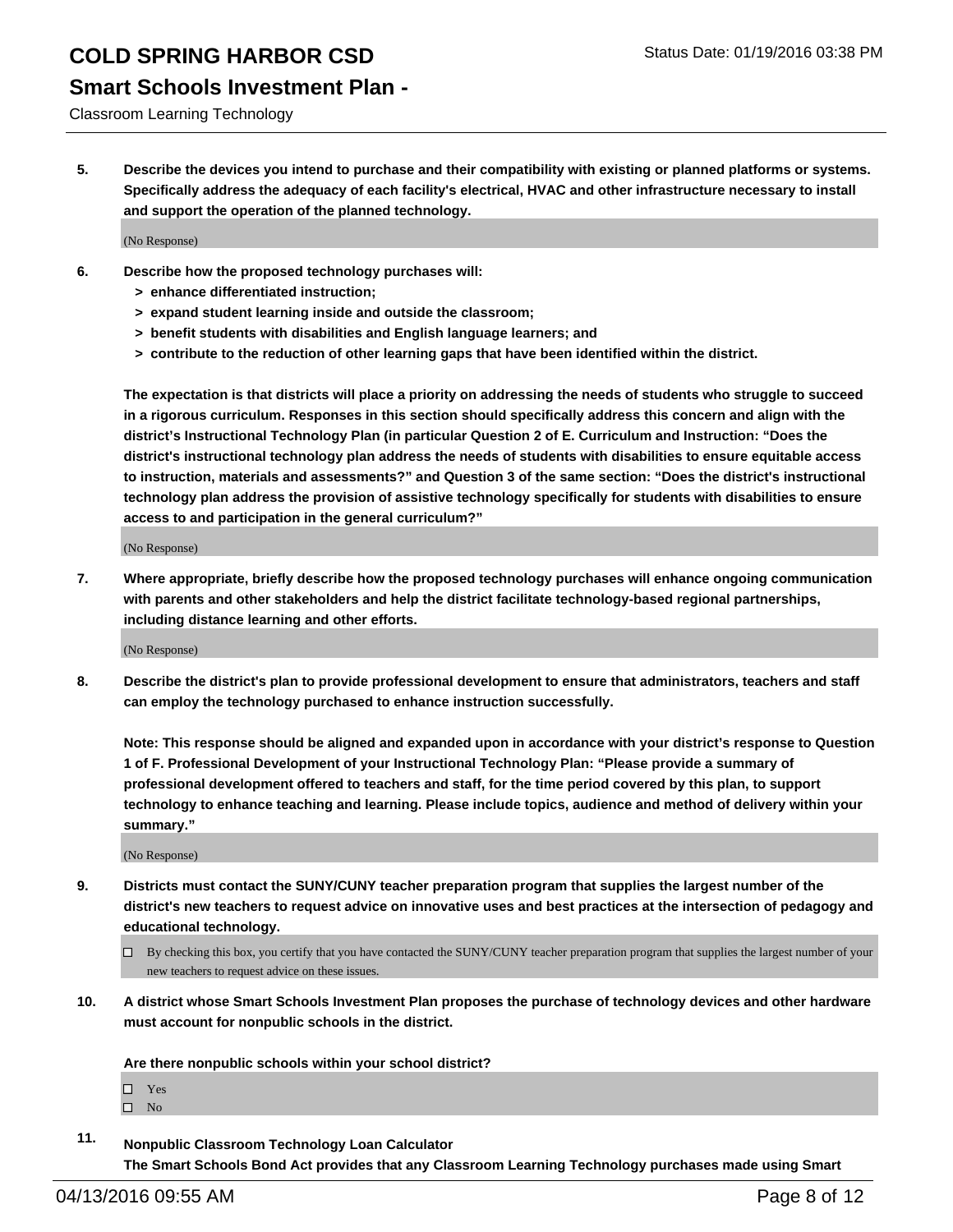Classroom Learning Technology

**Schools funds shall be lent, upon request, to nonpublic schools in the district. However, no school district shall be required to loan technology in amounts greater than the total obtained and spent on technology pursuant to the Smart Schools Bond Act and the value of such loan may not exceed the total of \$250 multiplied by the nonpublic school enrollment in the base year at the time of enactment. See:**

**http://www.p12.nysed.gov/mgtserv/smart\_schools/docs/Smart\_Schools\_Bond\_Act\_Guidance\_04.27.15\_Final.pdf.**

|                                       | 1. Classroom<br>Technology<br>Sub-allocation | 2. Public<br>Enrollment<br>$(2014 - 15)$ | 3. Nonpublic<br><b>Enrollment</b><br>(2014-15) | 4. Sum of<br>Public and<br>Nonpublic<br>Enrollment                                            | 5. Total Per<br>Pupil Sub-<br>lallocation | 6. Total<br>Nonpublic Loan<br>Amount |
|---------------------------------------|----------------------------------------------|------------------------------------------|------------------------------------------------|-----------------------------------------------------------------------------------------------|-------------------------------------------|--------------------------------------|
| Calculated Nonpublic Loan<br>  Amount |                                              |                                          |                                                | (No Response)   (No Response)   (No Response)   (No Response)   (No Response)   (No Response) |                                           |                                      |

**12. To ensure the sustainability of technology purchases made with Smart Schools funds, districts must demonstrate a long-term plan to maintain and replace technology purchases supported by Smart Schools Bond Act funds. This sustainability plan shall demonstrate a district's capacity to support recurring costs of use that are ineligible for Smart Schools Bond Act funding such as device maintenance, technical support, Internet and wireless fees, maintenance of hotspots, staff professional development, building maintenance and the replacement of incidental items. Further, such a sustainability plan shall include a long-term plan for the replacement of purchased devices and equipment at the end of their useful life with other funding sources.**

 $\Box$  By checking this box, you certify that the district has a sustainability plan as described above.

**13. Districts must ensure that devices purchased with Smart Schools Bond funds will be distributed, prepared for use, maintained and supported appropriately. Districts must maintain detailed device inventories in accordance with generally accepted accounting principles.**

 $\Box$  By checking this box, you certify that the district has a distribution and inventory management plan and system in place.

**14. If you are submitting an allocation for Classroom Learning Technology complete this table. Note that the calculated Total at the bottom of the table must equal the Total allocation for this category that you entered in the SSIP Overview overall budget.**

|                          | Sub-Allocation |
|--------------------------|----------------|
| Interactive Whiteboards  | (No Response)  |
| <b>Computer Servers</b>  | (No Response)  |
| <b>Desktop Computers</b> | (No Response)  |
| Laptop Computers         | (No Response)  |
| <b>Tablet Computers</b>  | (No Response)  |
| Other Costs              | (No Response)  |
| Totals:                  |                |

| Select the allowable expenditure | Item to be purchased | Quantity      | Cost per Item | <b>Total Cost</b> |
|----------------------------------|----------------------|---------------|---------------|-------------------|
| type.                            |                      |               |               |                   |
| Repeat to add another item under |                      |               |               |                   |
| each type.                       |                      |               |               |                   |
| (No Response)                    | (No Response)        | (No Response) | (No Response) | (No Response)     |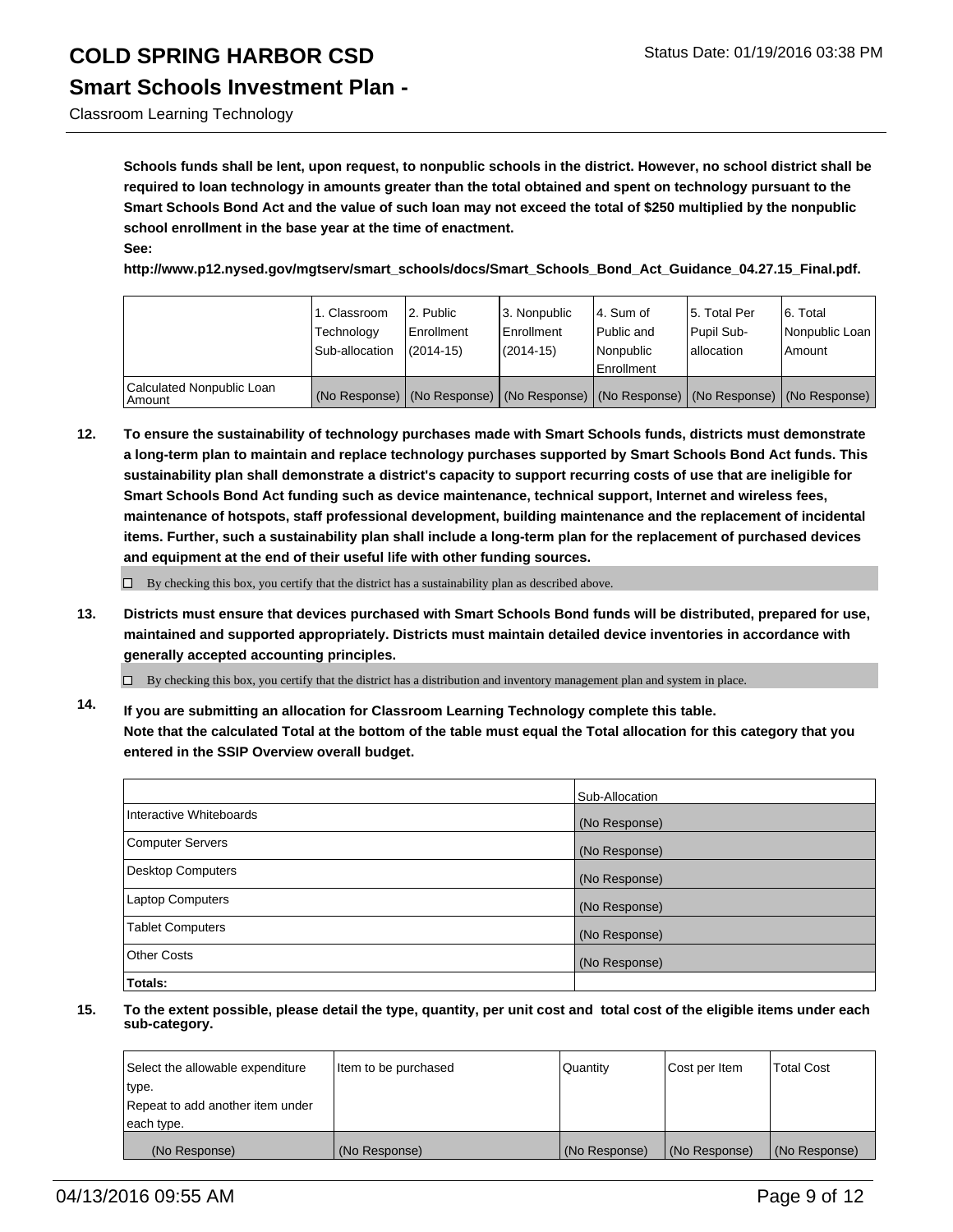### **Smart Schools Investment Plan -**

Pre-Kindergarten Classrooms

**1. Provide information regarding how and where the district is currently serving pre-kindergarten students and justify the need for additional space with enrollment projections over 3 years.**

(No Response)

- **2. Describe the district's plan to construct, enhance or modernize education facilities to accommodate prekindergarten programs. Such plans must include:**
	- **Specific descriptions of what the district intends to do to each space;**
	- **An affirmation that pre-kindergarten classrooms will contain a minimum of 900 square feet per classroom;**
	- **The number of classrooms involved;**
	- **The approximate construction costs per classroom; and**
	- **Confirmation that the space is district-owned or has a long-term lease that exceeds the probable useful life of the improvements.**

(No Response)

**3. Smart Schools Bond Act funds may only be used for capital construction costs. Describe the type and amount of additional funds that will be required to support ineligible ongoing costs (e.g. instruction, supplies) associated with any additional pre-kindergarten classrooms that the district plans to add.**

(No Response)

**4. All plans and specifications for the erection, repair, enlargement or remodeling of school buildings in any public school district in the State must be reviewed and approved by the Commissioner. Districts that plan capital projects using their Smart Schools Bond Act funds will undergo a Preliminary Review Process by the Office of Facilities Planning.**

| Project Number |  |
|----------------|--|
| (No Response)  |  |

**5. If you have made an allocation for Pre-Kindergarten Classrooms, complete this table. Note that the calculated Total at the bottom of the table must equal the Total allocation for this category that you**

**entered in the SSIP Overview overall budget.**

|                                          | Sub-Allocation |
|------------------------------------------|----------------|
| Construct Pre-K Classrooms               | (No Response)  |
| Enhance/Modernize Educational Facilities | (No Response)  |
| Other Costs                              | (No Response)  |
| Totals:                                  |                |

| Select the allowable expenditure | Item to be purchased | Quantity      | Cost per Item | <b>Total Cost</b> |
|----------------------------------|----------------------|---------------|---------------|-------------------|
| type.                            |                      |               |               |                   |
| Repeat to add another item under |                      |               |               |                   |
| each type.                       |                      |               |               |                   |
| (No Response)                    | (No Response)        | (No Response) | (No Response) | (No Response)     |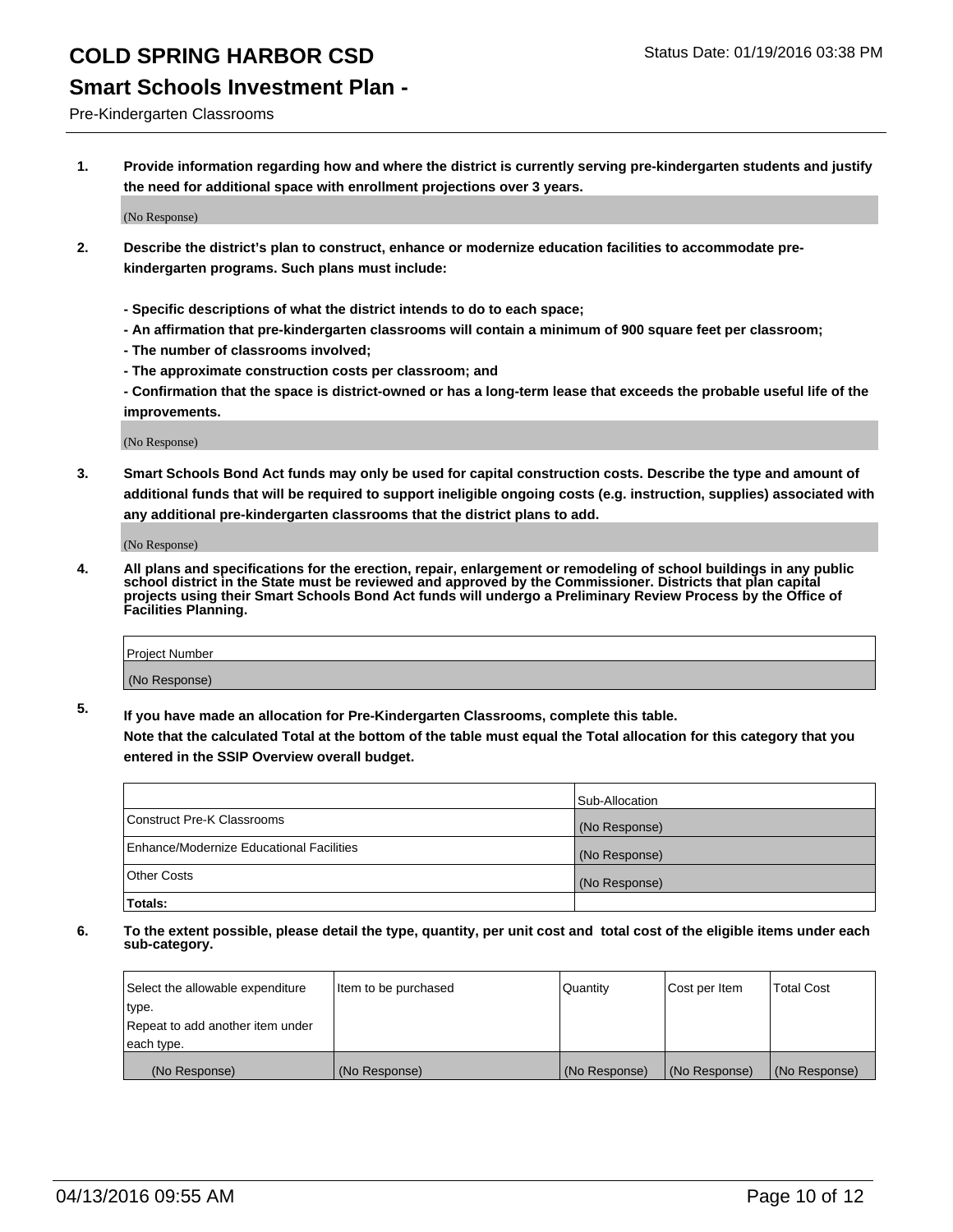### **Smart Schools Investment Plan -**

Replace Transportable Classrooms

**1. Describe the district's plan to construct, enhance or modernize education facilities to provide high-quality instructional space by replacing transportable classrooms.**

(No Response)

**2. All plans and specifications for the erection, repair, enlargement or remodeling of school buildings in any public school district in the State must be reviewed and approved by the Commissioner. Districts that plan capital projects using their Smart Schools Bond Act funds will undergo a Preliminary Review Process by the Office of Facilities Planning.**

| Project Number |  |
|----------------|--|
| (No Response)  |  |

**3. For large projects that seek to blend Smart Schools Bond Act dollars with other funds, please note that Smart Schools Bond Act funds can be allocated on a pro rata basis depending on the number of new classrooms built that directly replace transportable classroom units.**

**If a district seeks to blend Smart Schools Bond Act dollars with other funds describe below what other funds are being used and what portion of the money will be Smart Schools Bond Act funds.**

(No Response)

**4. If you have made an allocation for Replace Transportable Classrooms, complete this table. Note that the calculated Total at the bottom of the table must equal the Total allocation for this category that you entered in the SSIP Overview overall budget.**

|                                                | Sub-Allocation |
|------------------------------------------------|----------------|
| Construct New Instructional Space              | (No Response)  |
| Enhance/Modernize Existing Instructional Space | (No Response)  |
| <b>Other Costs</b>                             | (No Response)  |
| Totals:                                        |                |

| Select the allowable expenditure | Item to be purchased | Quantity      | Cost per Item | <b>Total Cost</b> |
|----------------------------------|----------------------|---------------|---------------|-------------------|
| type.                            |                      |               |               |                   |
| Repeat to add another item under |                      |               |               |                   |
| each type.                       |                      |               |               |                   |
| (No Response)                    | (No Response)        | (No Response) | (No Response) | (No Response)     |